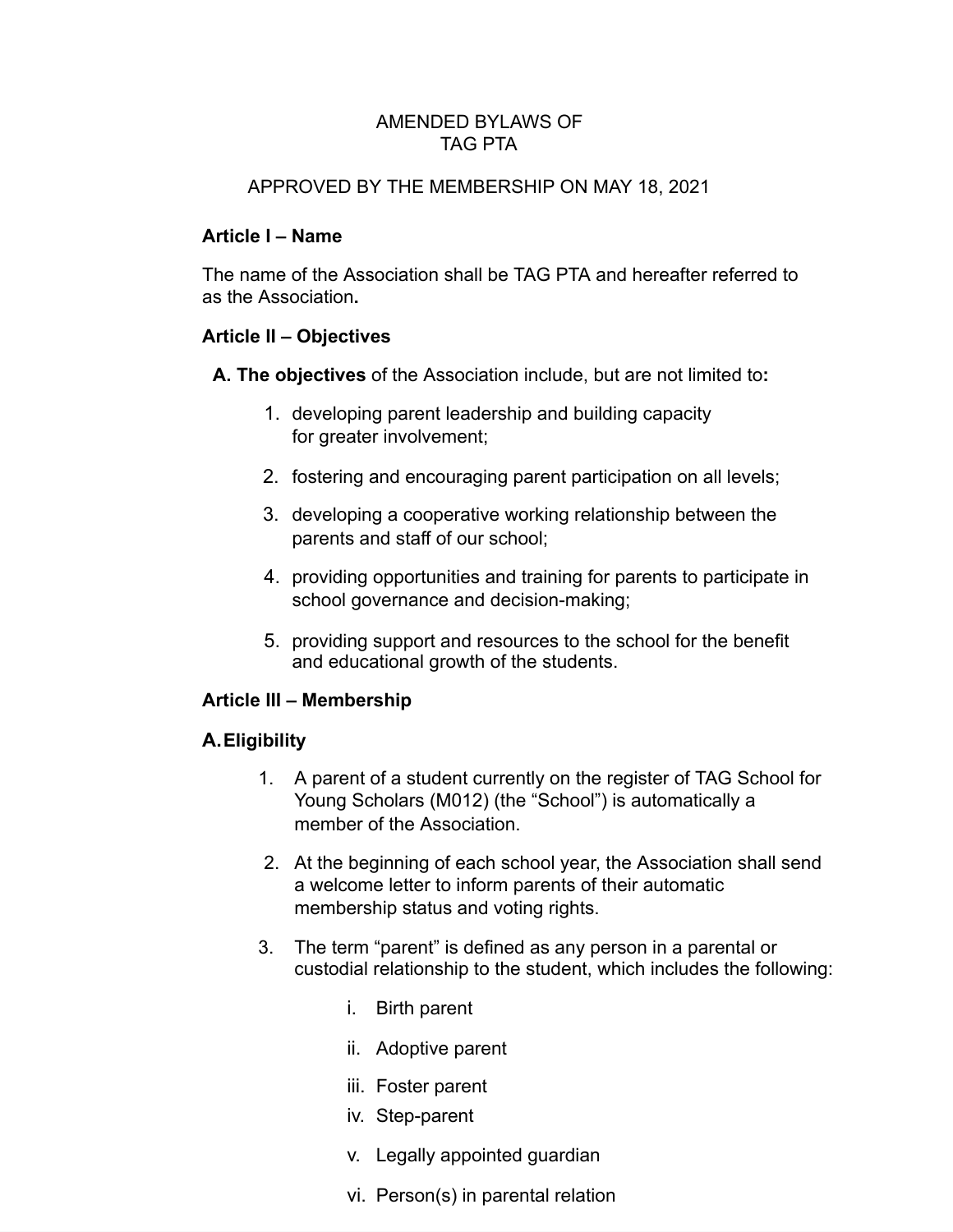4. Membership shall be open to all teachers and eligible staff currently employed at the School. School supervisory staff (i.e., principals, assistant principals, and supervisors) and parent coordinators may not be members of the Association.

# **B. Dues/Donations**

- 1. The payment of dues is not a condition for participation or membership.
- 2. Members may be requested to make a voluntary donation. Any donations would be kept confidential.

# **C. Voting Privileges**

- 1. Every parent of a student currently enrolled at the School shall be entitled to a single vote during any meeting. However, that right may be limited by the Conflicts of Interest restriction outlined in Chancellor's Regulation A-660 (CR A-660).
- 2. Voting by proxy, absentee ballot, email, or conference call is prohibited.
- 3. Each teacher and eligible staff member currently employed at the school shall be entitled to a single vote.

# **Article IV – Officers**

# **A. Titles**

- **1.** The mandatory officers of the Association shall be: President, Recording Secretary and Treasurer. The Association must elect the mandatory officers in order to be a functioning Association. The only qualification for all offices is that the candidate be a parent of a child in the school. The eligibility of a member may be limited by the Conflicts of Interest restrictions outlined in Chancellor's Regulation A-660. DOE employees are ineligible, even if they have a child in the school.
- **2.** Non-mandatory officers of the Association may consist of—but are not limited to—the following: Vice President at Large, Vice President of Family Engagement, Vice President of Budget, Vice President of Fundraising, Vice President of Grants, Vice President of Audit, Vice President of Communications and Vice President of Enrichment.

# **B. Term and Term Limits**

- **1.** The term of office shall be no more than 12 months beginning July 1st and ending June 30th.
- **2.** Term limits for each officer position of the Association shall be two consecutive one year terms. A candidate who has served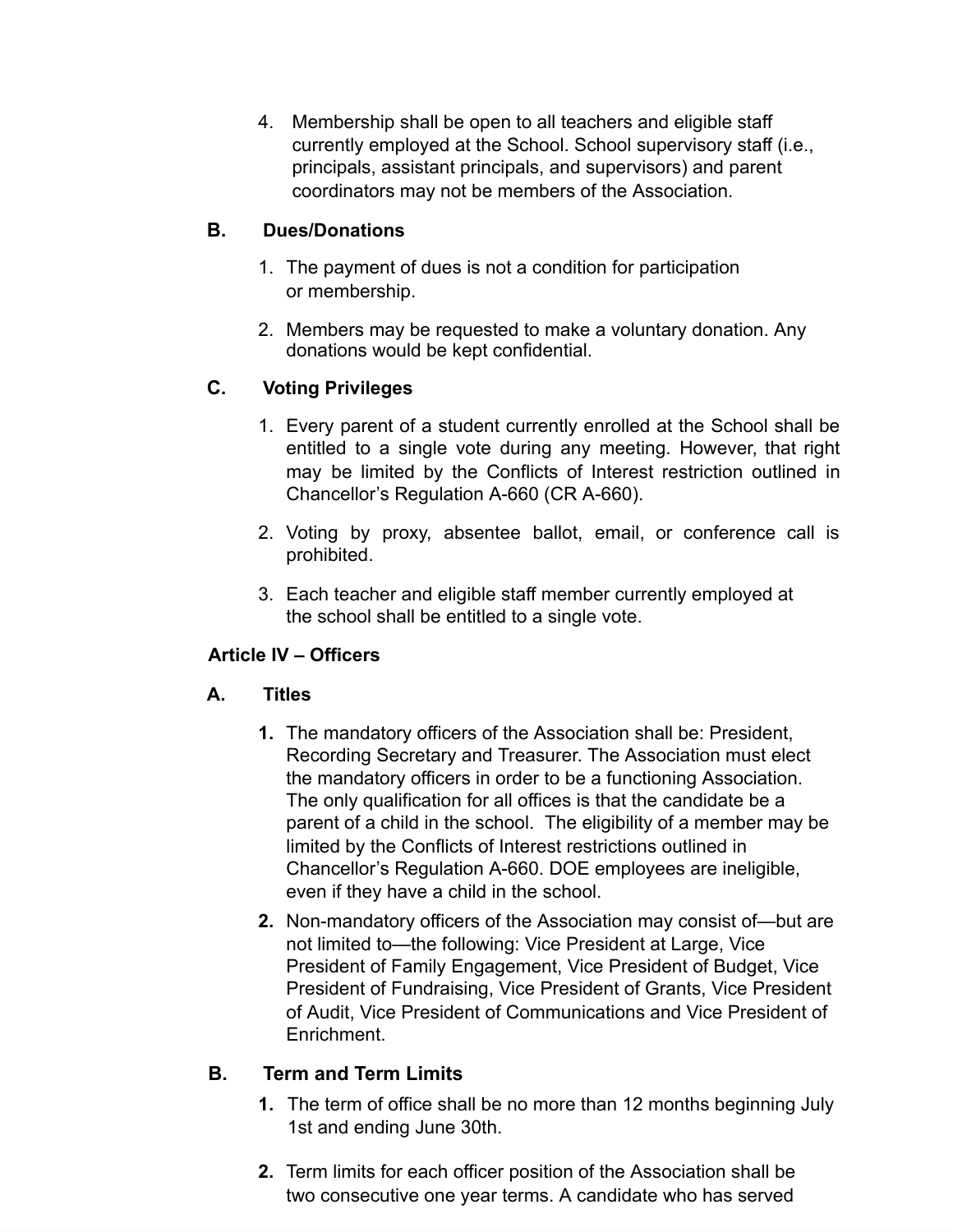the maximum number of terms may only be elected to serve an additional term if no other candidate is nominated and willing to serve.

# **C. Duties of Officers**

- **1. President:** The duties of the president shall be—but are not limited to—the following:
	- a. to preside at all meetings of the Association; if unable to preside, the next officer (or pair of officers) in order of succession shall preside (see article I section D.7.c of these bylaws)
	- b. to be an ex-officio member of all committees (except the nominating committee)
	- c. to appoint Association chairpersons of committees, other than the standing committees, with the approval of the executive board
	- d. to encourage meaningful participation in all parent and school activities
	- e. to provide opportunities for members' leadership development
	- f. to delegate responsibilities to members of the Association as needed
	- g. to attend all regular meetings of the presidents' council
	- h. to be a mandatory member of the School Leadership Team (Co-presidents must determine which of them will serve on the SLT and which of them will attend President Council meetings);
	- i. to meet regularly with the executive board members
	- j. to plan the agendas for the general membership meetings **;**
	- k. to be one of the eligible signatories on checks
	- l. to confirm that the person filing the annual taxes for TAG PTA has been provided with all the documents and information necessary to file taxes by the filing deadline
	- m. to assist with the June transfer of Association records to the incoming executive board, including all pertinent user IDs and passwords.
- **2. Recording Secretary:** The duties of the recording secretary shall be—but are not limited to—the following:
	- a. to record minutes at all Association meetings
	- b. to prepare notices, agendas, sign-in sheets and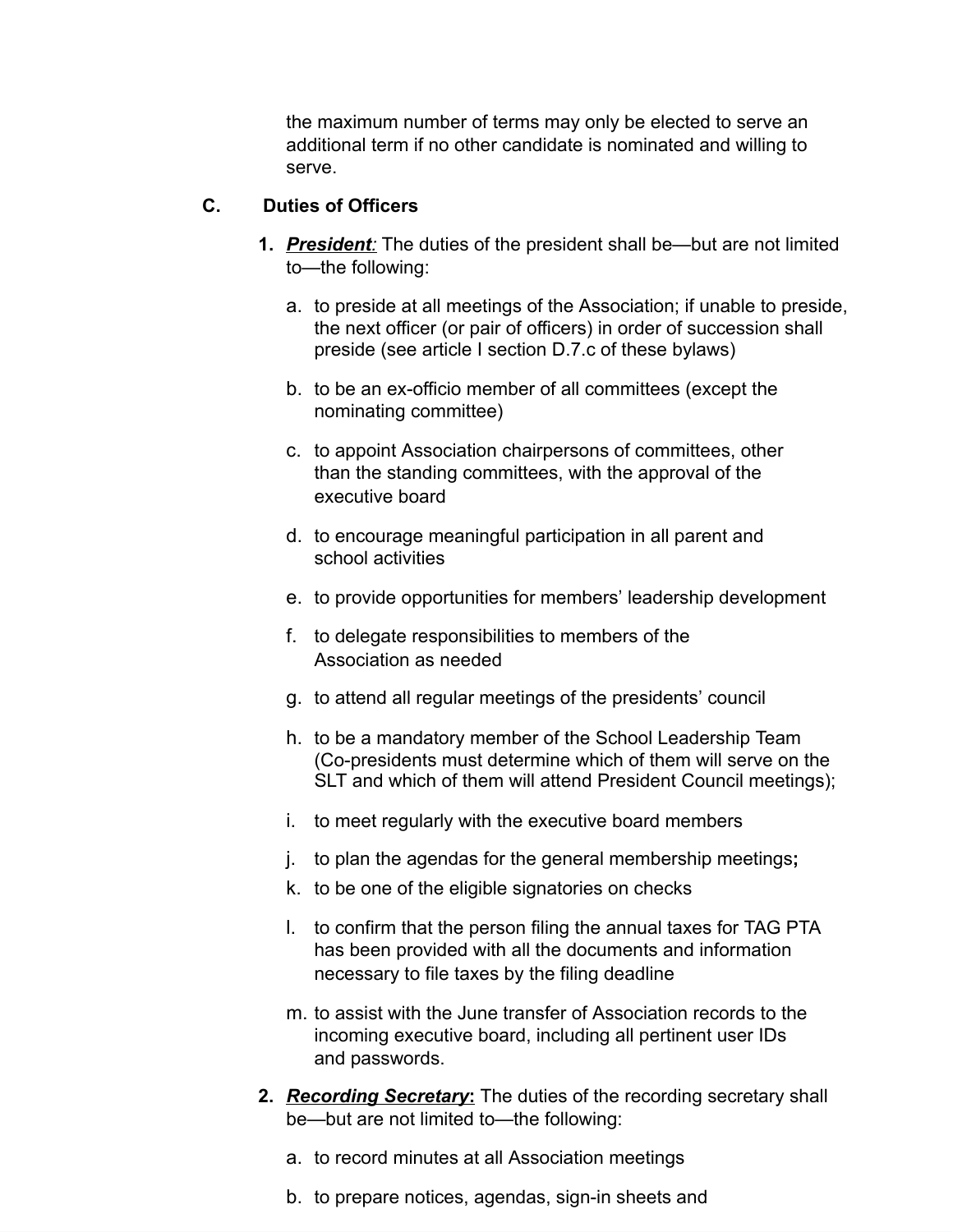materials for distribution

- c. to prepare and read the minutes at Association meetings
- d. to distribute copies of the minutes for review and approval by the general membership
- e. to maintain custody of the Association's records on school premises;
- f. to incorporate all amendments into the bylaws
- g. to ensure that signed copies of the bylaws with the latest amendments are on file in the principal's office
- h. to be responsible for reviewing, maintaining and responding to all correspondence addressed to the Association
- i. to assist with the June transfer of Association records to the incoming executive board, including all pertinent user IDs and passwords
- j. to ensure that copies of all minutes, reports, and other communications by the Association are available to all parents for review at any time to be held in a binder in the School's parent coordinator's office
- k. to be one of the eligible signatories on checks.
- **3.** *Treasurer*: The duties of the treasurer shall be—but are not limited to—the following:
	- a. to be responsible for all financial affairs and funds of the Association
	- b. to maintain an updated record of all income and expenditures on school premises
	- c. to be one of the eligible signatories on checks
	- d. to adhere to and implement all financial procedures established by the Association
	- e. to prepare and present a written report of all transactions at every executive board and general membership meeting (including income, refunds, reimbursements and other expenditures, and opening and closing balances for the reporting period)
	- f. to prepare the Association's interim and annual financial reports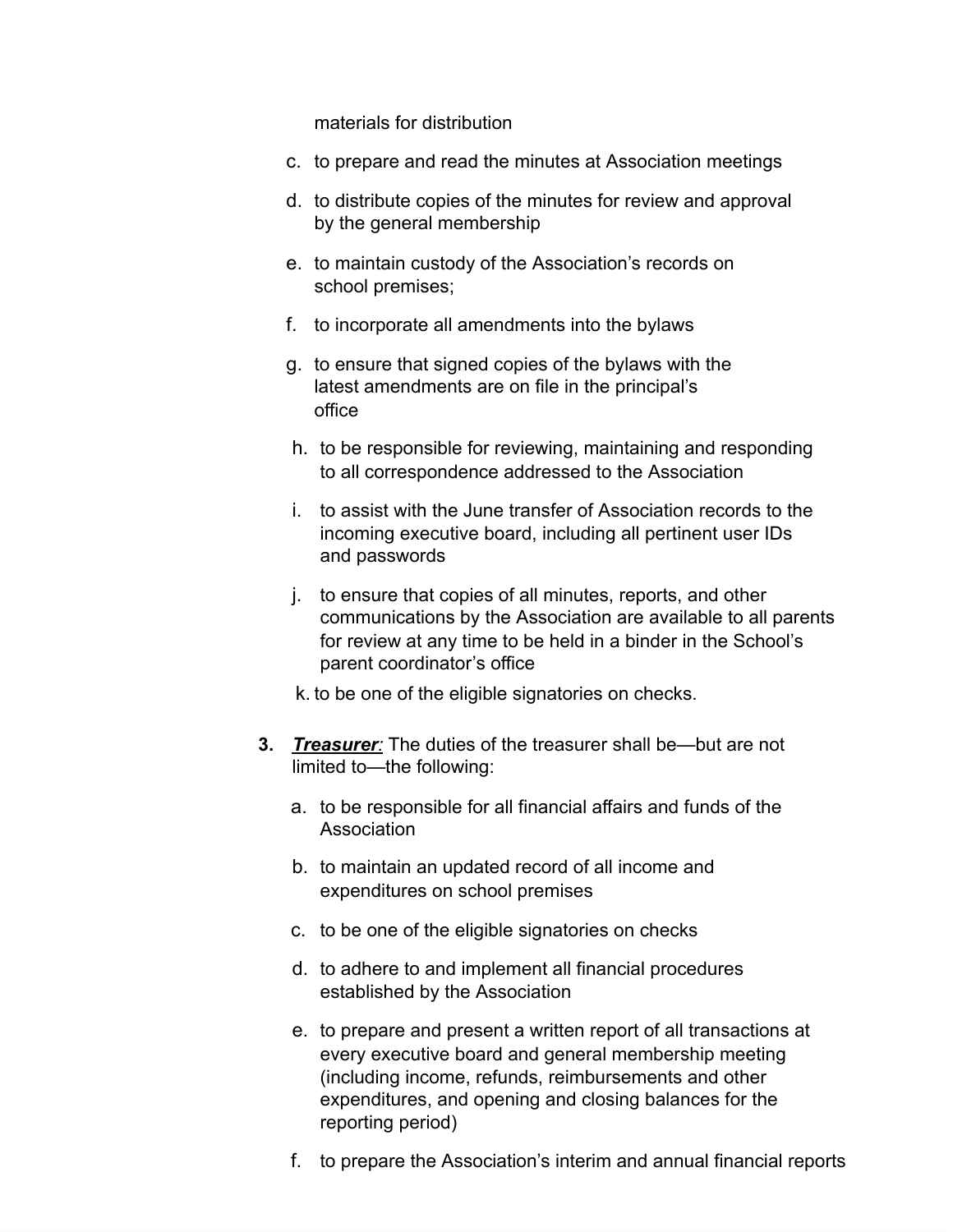- g. to make available all books and financial records for viewing by members upon request and for audit
- h. to provide all necessary financial documents and information to the person filing the annual taxes for TAG PTA
- i. to assist with the June transfer of Association records to the incoming executive board, including all financial documents necessary for taxes, pertinent user IDs and passwords.

#### *4. Non Mandatory Officers:*

- a. **Vice-President at Large:** The duties of the Vice-President at Large shall be—but are not limited—to the following:
	- i. to assist the President
	- ii. to assume the President's duties in his/her absence or at the President's request
	- iii. as deemed necessary by the Executive board, to serve as one of the eligible signatories on checks
	- iv. to assist with the June transfer of Association records to the incoming executive board, including all pertinent user ids and passwords.
- b. Vice President of Family Engagement, Vice President of Budget, Vice President of Fundraising, Vice President of Grants, Vice President of Audit, Vice President of Communications, and Vice President of Enrichment: The duties of each of these Vice-Presidents shall be—but are not limited to—the following:
	- i. to serve as the chairperson of their respective committee
	- ii. to preside at the meetings of their respective committees;
	- iii. to ensure the orderly conduct of meetings of their respective committees;
	- iv. to provide the Vice President of the Budget Committee with a projected budget for the current school year by the last day of August;
	- v. to provide periodic reports on the business of their respective committees at executive board meetings and general membership meetings
	- vi. to assist with the June transfer of Association records to the incoming executive board and their respective successors, including all pertinent user IDs and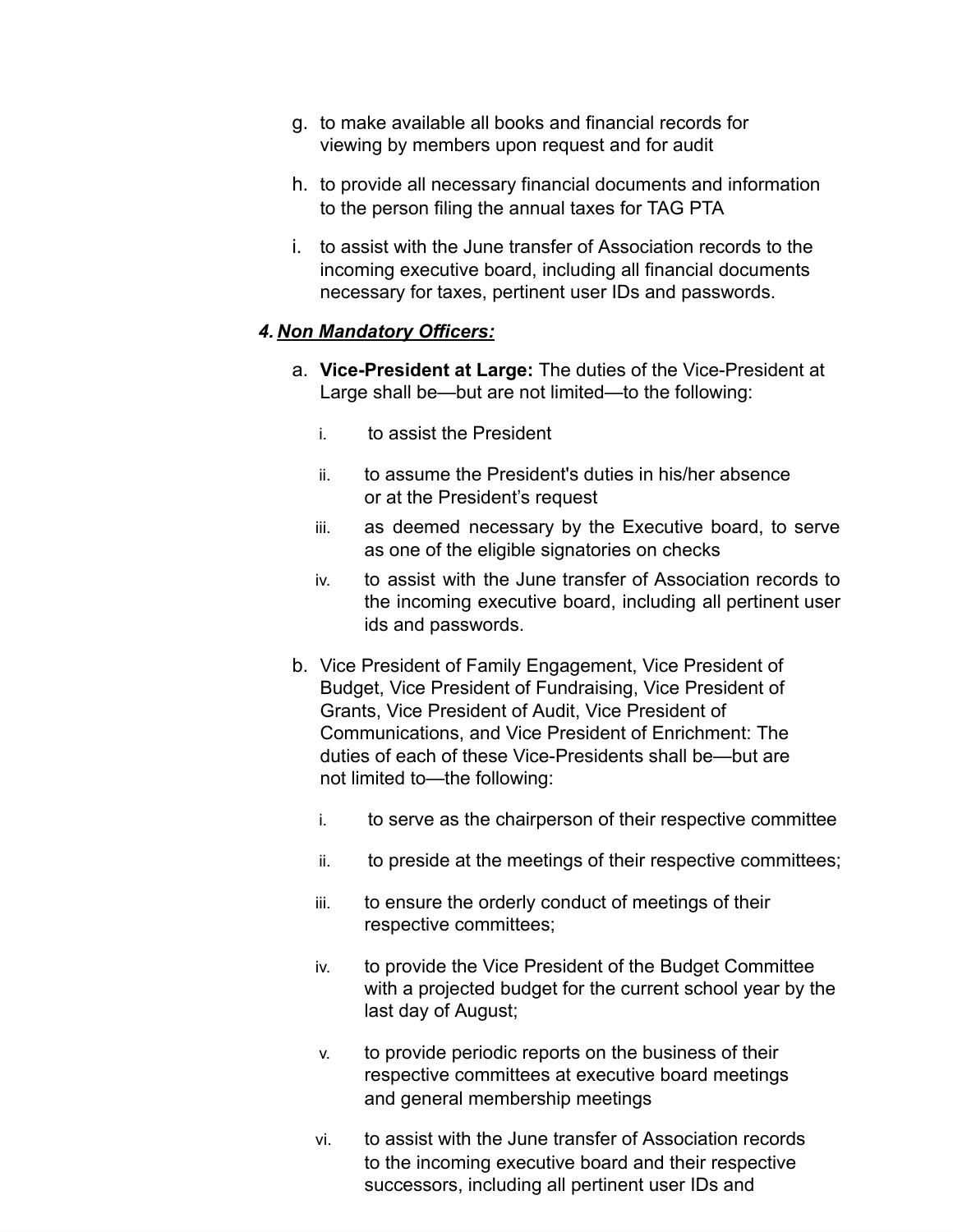passwords.

**5.** *Co-Officers :* All mandatory and non-mandatory offices may be held by co-officers. Co-officers must run together as a slate in order to serve together. Co-officers may perform the duties of their office, including attendance at meetings, either singly or jointly, except as otherwise set forth in these bylaws. Upon the resignation or removal of a co-officer, the remaining co-officer(s) must choose whether to serve for the remainder of the term, or resign so that the position can be filled by succession or expedited election.

### **D. Election of Officers**

- **1.** Officers shall be elected at either the May or June general membership meeting for a one-year term beginning July 1. Any timeline established by the Association to complete the nominations and election process must adhere to this timeframe. The principal must be notified of the date and time of the annual election by April 1.
- **2.** Employees of the school may not serve as officers of the Association. This restriction applies equally to employees who have a child currently attending the school.

# **3. Nominating Committee**

A nominating committee must be established during the February monthly general membership meeting. The nominating committee may not contain candidates for office or existing officers.

The nominating committee shall solicit nominations for candidates from the general membership. Individuals may also submit their own names to be candidates for office in writing. In addition to written nominations, the committee may also provide an opportunity to accept nominations from the floor at a general membership meeting prior to the close of nominations.

Notices should be translated into languages spoken by parents in the school whenever possible. The nominating committee will also be responsible for conducting the election meeting.

The nominating committee's duties may include the following:

- a. canvassing the membership for eligible candidates
- b. preparing and distributing all notices of any meeting pertaining to the election process
- c. preparing ballots, attendance sheets, a ballot box, tally sheets and all other materials pertaining to the election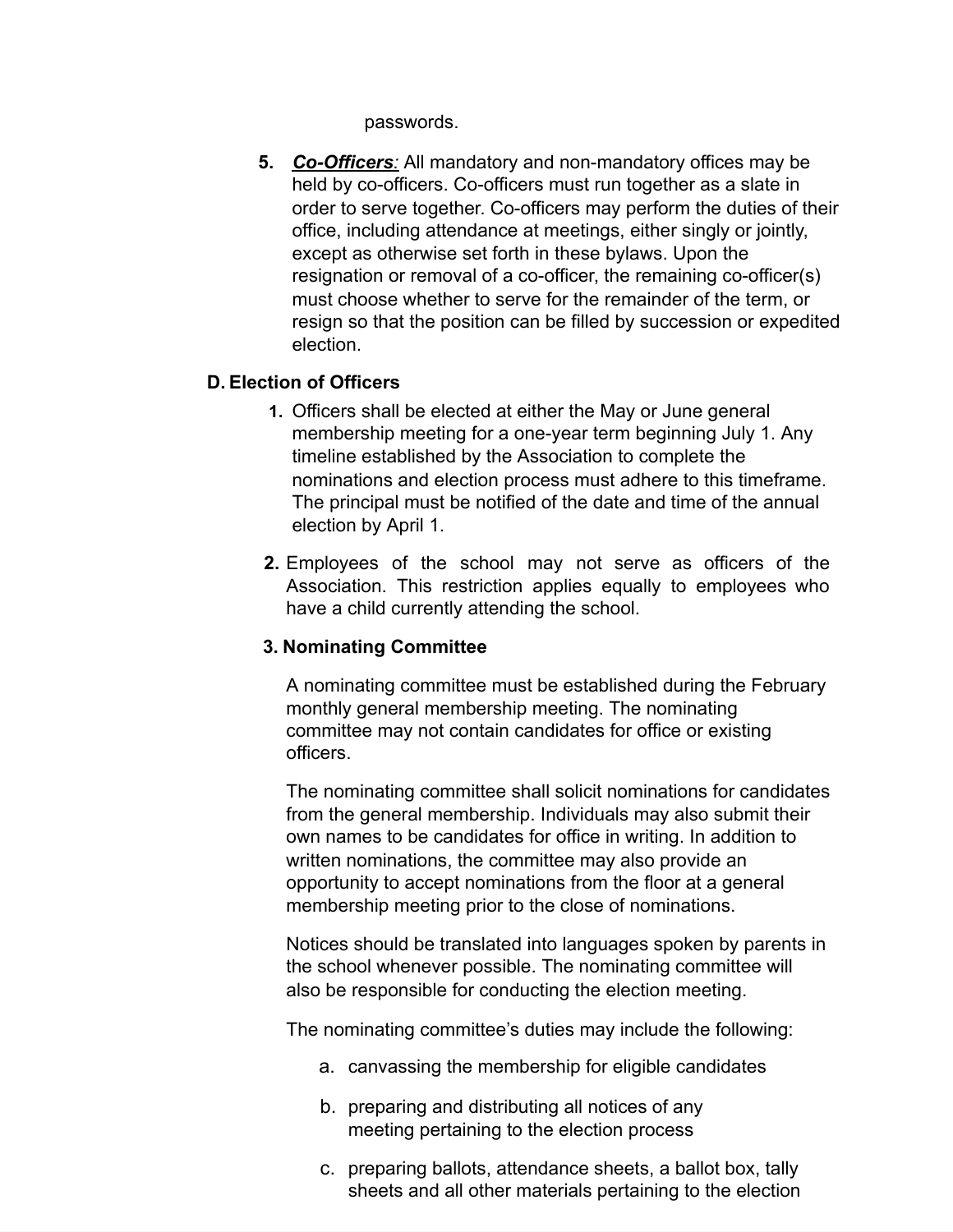- d. verifying the eligibility of all interested candidates prior to the election
- e. scheduling the election at a time that ensures maximum participation
- f. ensuring that an opportunity for nominations, including self-nomination, be taken from the floor and then be officially closed
- g. ensuring that only eligible members receive a ballot for voting
- h. ensuring that the election is certified by the principal or designee immediately following the election.

If a nominating committee cannot be formed, the Association must proceed with an expedited election (i.e., a single meeting where all nominations are taken from the floor for all offices immediately prior to the election.)

### **4. Notices**

The meeting notice and agenda for the spring general membership election meeting shall be distributed in accordance with CR A-660's notice requirements. All meeting notices and agendas shall be available in English and translated into languages spoken by parents in the school whenever possible. The distribution date shall appear on all notices. If nominations have been closed, the election meeting notice shall list all candidates in alphabetical order by surname under the office for which they are nominated.

#### **5. Contested Elections and the Use of Ballots**

- a. Written ballots are required for all contested offices. Candidates must be listed on ballots in alphabetical order by last name for each office. Candidates running for offices (or co-offices) must be listed together and voted for as a team. Where possible, ballots should contain instructions in all languages spoken by parents in the school.
- b. Ballots must remain in the meeting room until the election meeting has been adjourned. Ballots must be counted immediately following the conclusion of voting and in the presence of any members and observers.
- c. Ballots must not be removed from the school. The Association must retain ballots on school premises for one year following the date of the election or until the determination of any grievance filed concerning the election, whichever is later.

#### **6. Uncontested Elections**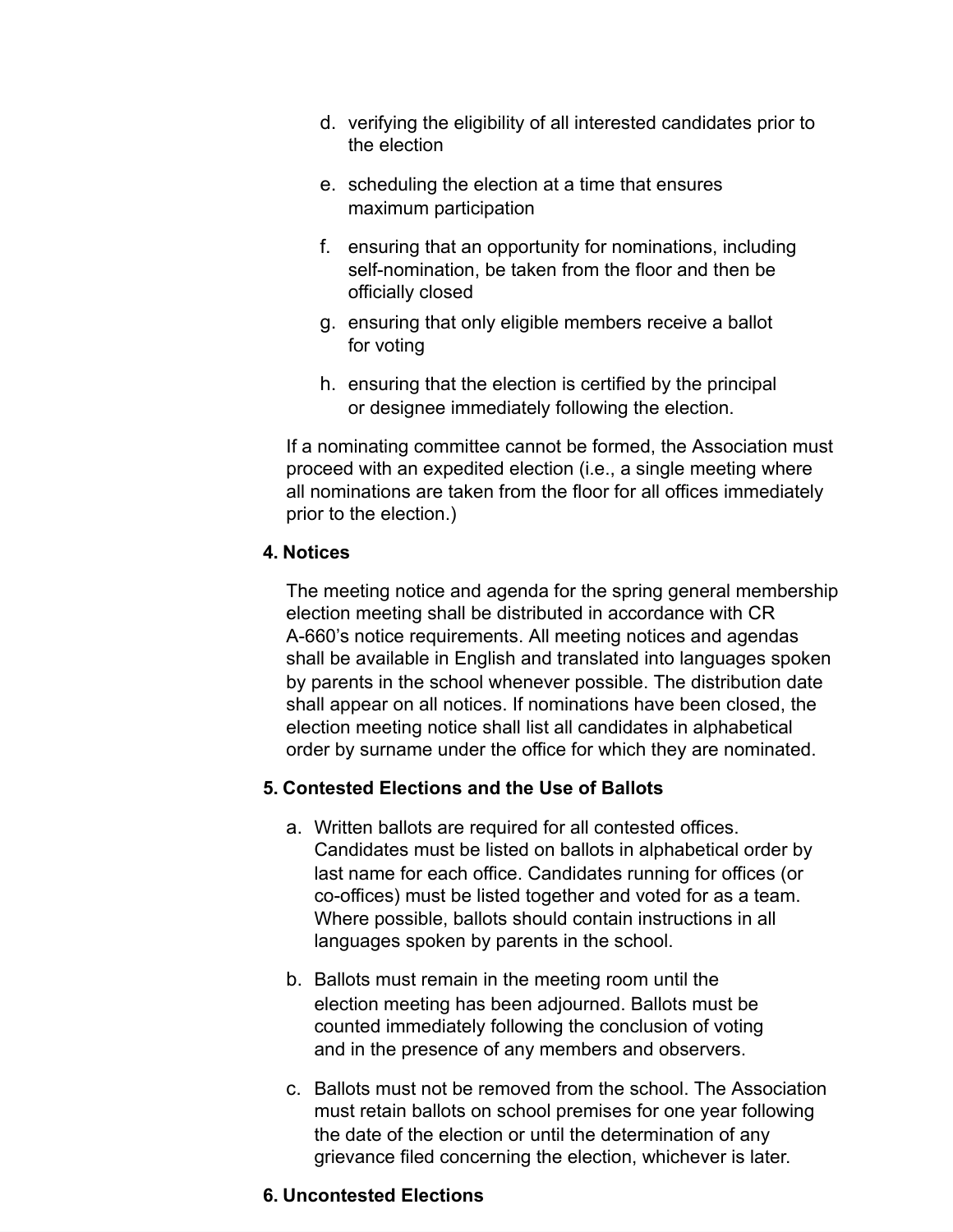Where there is only one candidate for any office, the membership may vote to accept that candidate by a single motion. Once a quorum is reached, a show of hands consisting of two-thirds of the members present is required for uncontested elections to be approved. The result of the motion is to be reflected in the minutes.

#### **7. Officer Vacancies**

Officer vacancies must be filled by succession or by an expedited election. A vacancy occurs when an officer resigns or is removed from the position. Officers who wish to resign their positions once an election has been certified must submit their written resignation to the recording secretary and immediately turn over all Association records.

- a. When an office cannot be filled through succession by the next highest ranking officer (or pair of co-officers), an expedited election must be held to fill the vacancy.
- b. An officer may choose to retain their current position and not assume the higher ranking office.
- c. The ranking of officers for succession purposes shall be:
	- i. President;
	- ii. Vice-President at Large;
	- iii. Recording Secretary; and
	- iv. Treasurer.

# **8. Expedited Election Process:**

An expedited election shall be held to fill a vacancy in the event the office cannot be filled through succession of the next highest ranking officer (or pair of co-officers) as listed in the order of succession. The executive board shall be responsible for announcing vacancies and distributing written notice of the expedited election. All nominations must be taken from the floor, immediately prior to the election. If the election is contested, written ballots must be used in accordance with Article IV, Section D.5a of these bylaws.

# **E.School Leadership Team Parent Member Elections**

- **1.** The election of parent members to the School Leadership Team (SLT) may take place during the same meeting as officer elections.
	- a. Once the election of Association officers has concluded, the election of parent members to the SLT may begin.
	- b. The election of parent members to the SLT should follow the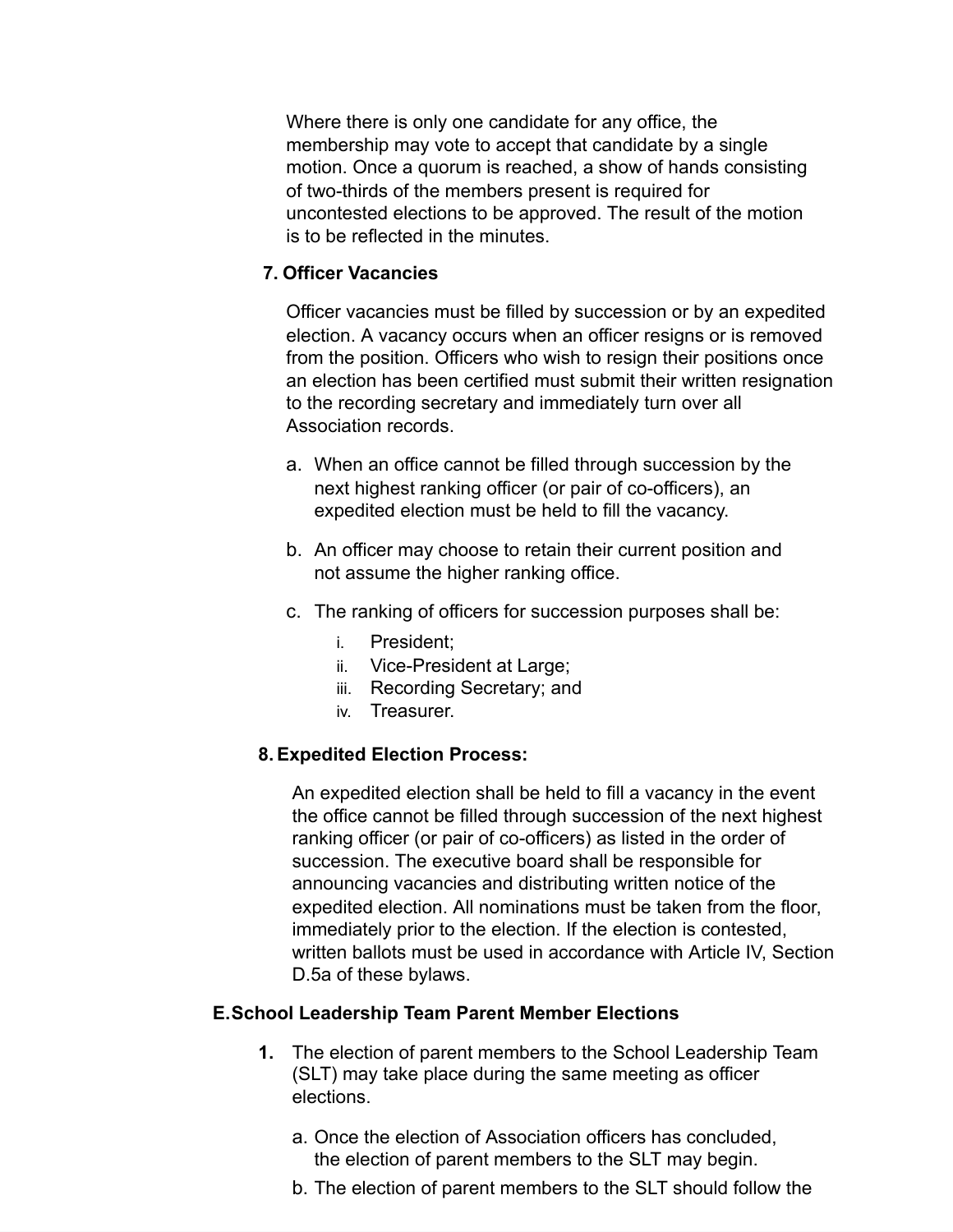same or similar election procedure as Association officer elections.

### **F. Disciplinary Action**

### *1. Grounds for Removal from Office* :

- a. Any officer who fails to fulfill the duties of office as outlined in these bylaws, Article IV, Section C.
- b. Any officer who accrues 3 consecutive unexcused absences from executive board or general membership meetings; provided that, if a position is held by co-officers, the attendance of one co-officer shall excuse the absence of the other co-officers holding the same position.
- c. Any officer who poses a threat to the safety and well order of the Association or larger school community.
- d. Any officer who exercises behavior unbefitting the office as determined by the general membership.
- e. Any officer who commits a violation of the law may be removed from office by the recommendation of the investigatory entity.

#### *2. Officer Removal* :

Association officers may be removed for unsatisfactory performance by recommendation of the executive board or a motion from a member and two thirds vote of the membership.

- a. Removal Process
	- i. The motion to remove an officer and the vote on removal must not occur during the same meeting.
	- ii. Once a motion or recommendation has been made to remove an officer, a review committee should be formed. This committee will gather information and provide the Association with a written recommendation within 25 days of the motion to remove an officer.
	- iii. The vote on a motion to remove an officer will take place at the next general membership meeting, after the review committee's written recommendation has been completed.
	- iv. The meeting notice must include the vote on removal.
	- v. The content of the motion and the result of the vote must be included in the minutes and submitted to and filed with the principal and the Superintendent's office.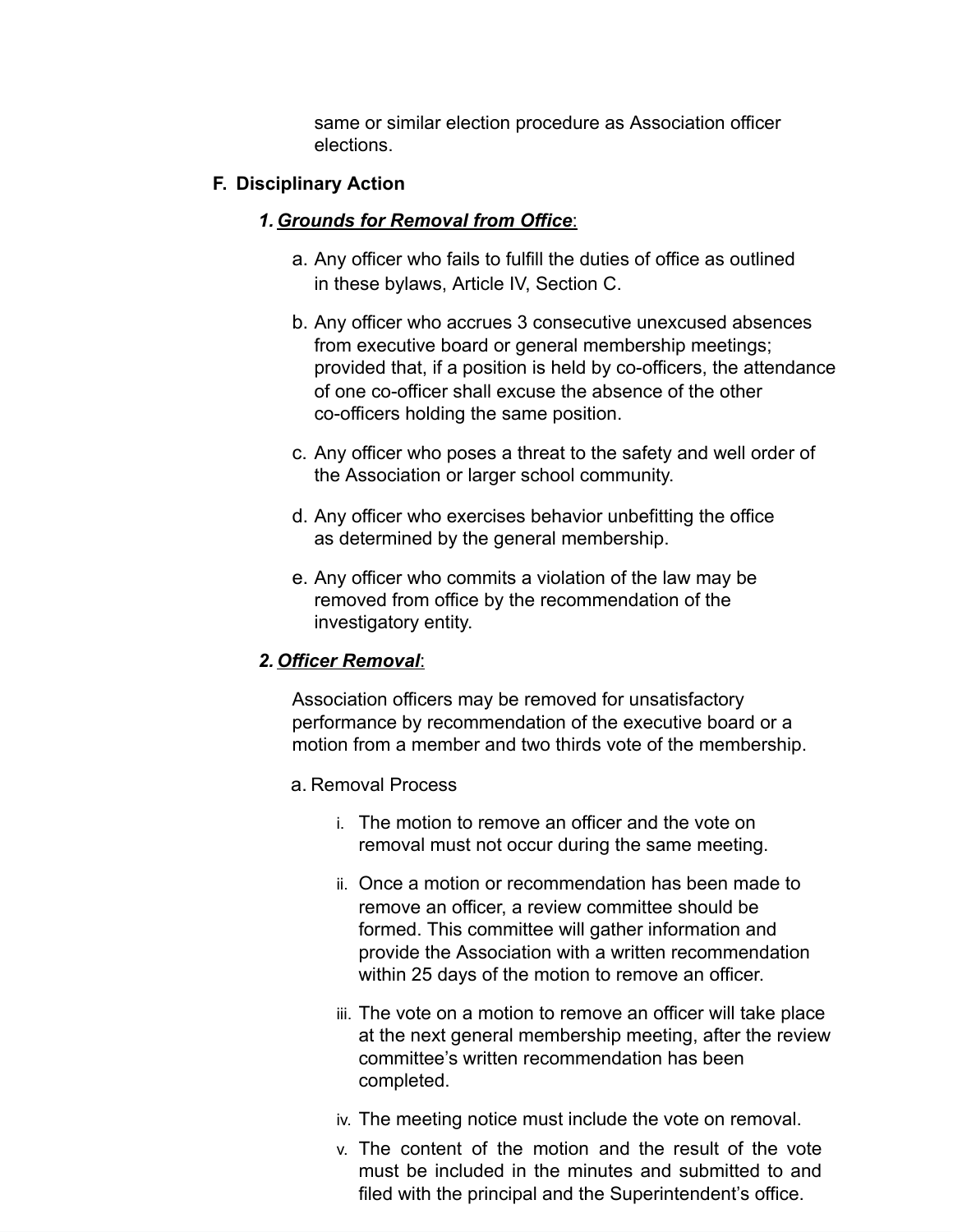### **Article V – Executive Board**

#### **A. Composition**

The executive board shall be composed of the elected officers of the Association as listed here: President, Vice President at Large, Recording Secretary, Treasurer, Vice President of Family Engagement, Vice President of Budget, Vice President of Fundraising, Vice President of Grants, Vice President of Audit, Vice President of Communications, and Vice President of Enrichment. Officers shall be expected to attend all executive board meetings.

### **B. Meetings**

The executive board shall meet monthly, September through June, on the second Thursday of every month at 6:00 PM, unless such date falls on (or immediately before or after) a legal or religious holiday or other event deemed pertinent by the executive board, in which case the meeting shall be held on the following or previous Thursday, or on an alternative date and time, which must be announced to the parent body at least 10 calendar days prior to the rescheduled meeting date.

### **C. Voting**

Each member of the executive board shall be entitled to one vote. If an office is held by co-officers, each co-officer shall be entitled to one vote.

#### **D. Quorum**

One more than half of the elected officers of the executive board shall constitute a quorum, allowing for official business to be transacted. In determining the number of elected officers, each co-officer shall be counted as one elected officer.

# **E. Education Council Selectors**

The three mandatory officers of the Association shall be the selectors for the parent members of the Community Education Councils (CECs), the Citywide Council on High Schools (CCHS), and the Citywide Council for District 75 (CCD75), which occurs once every two years. In the case of co-officers, the executive board must determine which co-officer will be the designated selector.

# **F. June Transfer of Records**

The Association must maintain the following records for a minimum of 6 years: bylaws and related amendments; meeting notices, agendas and minutes, records of officer elections other than ballots, and financial records. Outgoing executive board members must ensure that all records (including user IDs, passwords, and all parent contact information) are transferred to the newly elected executive board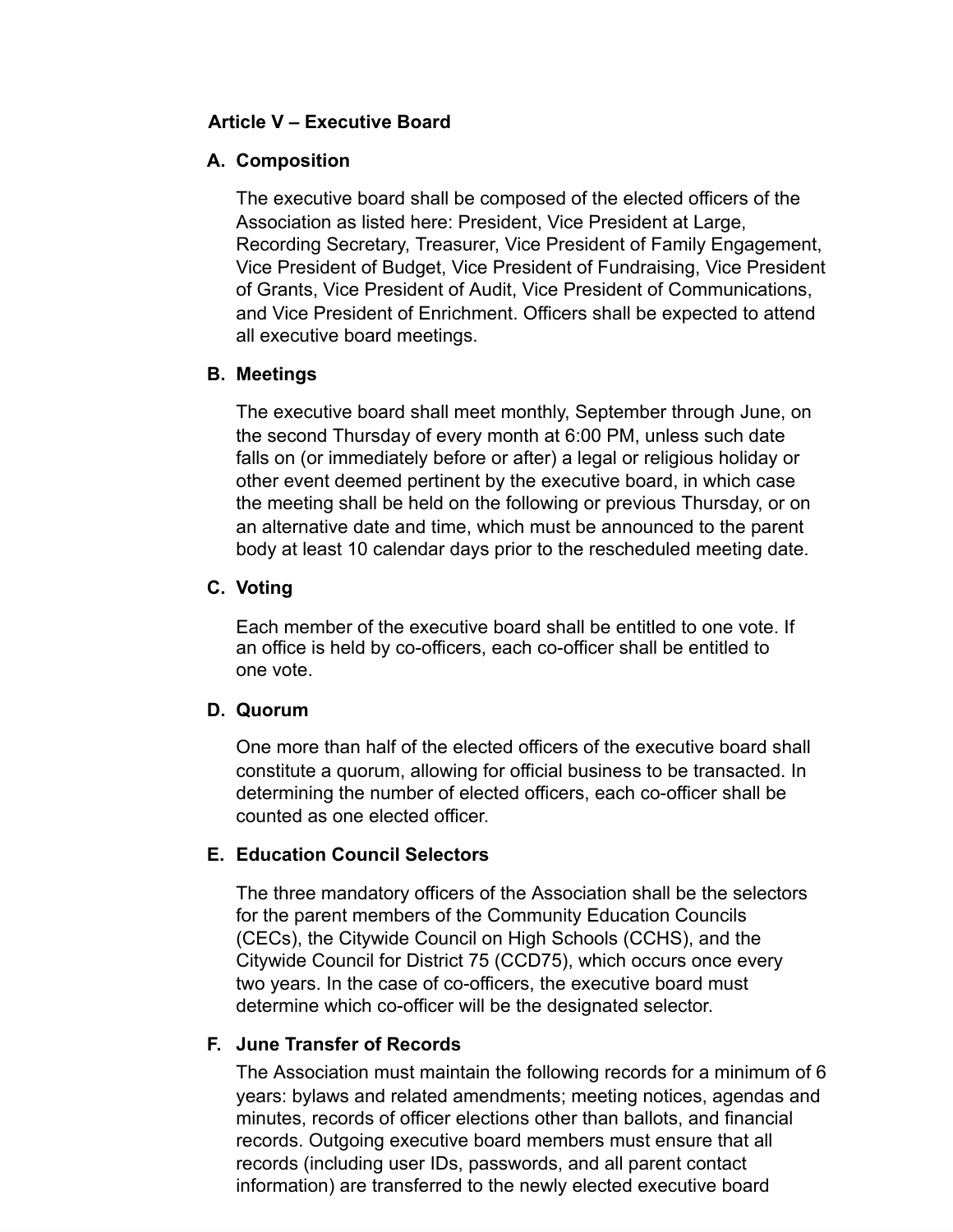members. Transfers must occur on school premises, in the presence of the principal, the next practicable day after the election.

At least one meeting will be scheduled during the month of June for this purpose. Any member of the executive board may request the assistance of the presidents' council during this process.

# **G. Participation by Non-Executive Board Members**

All members of the Association are entitled to attend meetings of the executive board. A member of the Association that is not on the executive board may participate to the extent such participation does not hinder the effective conduct of the executive board's business in the time allotted for the meeting.

Individuals who are not members of the Association may attend executive board meetings only with the approval of the executive board.

### **Article VI – General Membership Meetings**

### **A.General Membership Meetings**

**1.** General membership meetings of the Association shall be held monthly, September through June, on the third Tuesday of the month, at either 8:15am or 6:00pm, unless such date falls on (or immediately before or after) a legal or religious holiday or other event deemed pertinent by the executive board, in which case the meeting shall be held on the following or previous Tuesday, as determined by the executive board. Written notice of each membership meeting shall be distributed in languages spoken by parents at the school, whenever possible. Notice of the date and time must be sent at least 10 calendar days prior to the scheduled meeting.

- a. All general membership meetings must be held in the Association's home school.
- b. Committee meetings may be held at locations convenient to the members, but may not be held in private homes.
- c. All eligible members may attend and participate in general membership meetings.
- d. Non-members may only speak or otherwise participate if acknowledged by the presiding officer.

#### **B.Order of Business**

The order of business at meetings of the Association, unless changed by the executive board, shall be: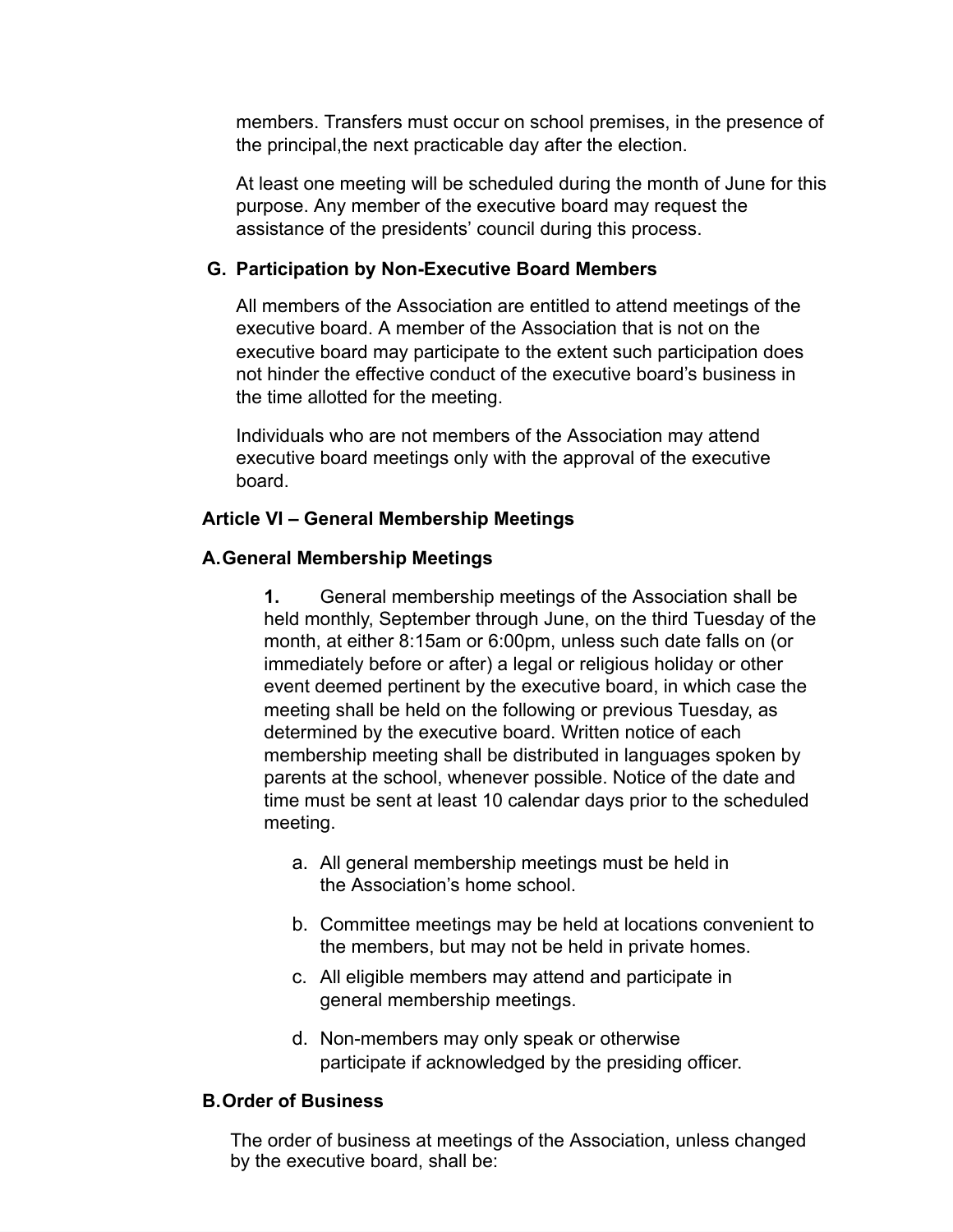- a. Call to Order
- b. Reading and Approval of Minutes
- c. President's Report
- d. Treasurer's Report
- e. Principal's Report
- f. Executive Board Meeting Report
- g. School Leadership Team Report
- h. Committee Reports
- i. Old Business
- j. Questions & Answer Period Members will have the option to submit questions in advance of the meeting
- k. New Business
- l. Adjournment

#### **C. Quorum**

A quorum of at least 8 Association members, including a minimum of 2 executive board members and 6 parent members, shall be required in order to conduct official Association business.

#### **D. Minutes**

Minutes of the previous meeting shall be available in written form approved at every general membership meeting. The minutes of any Association meeting must be made available to any member upon request.

# **E. Special Membership Meetings**

A special membership meeting may be called to deal with a matter of importance that cannot be postponed until the next general membership meeting. The president may call a special membership meeting with a minimum of 48 hours written notice to parents stating precisely what the topic of the meeting will be.

Upon receipt of a written request from 10 Association members, the president must call a special membership meeting within 5 calendar days of the request and provide 48 hours written notice to parents.

# **F. Parliamentary Authority**

*Robert's Rules of Order – Newly Revised* will be deemed to apply,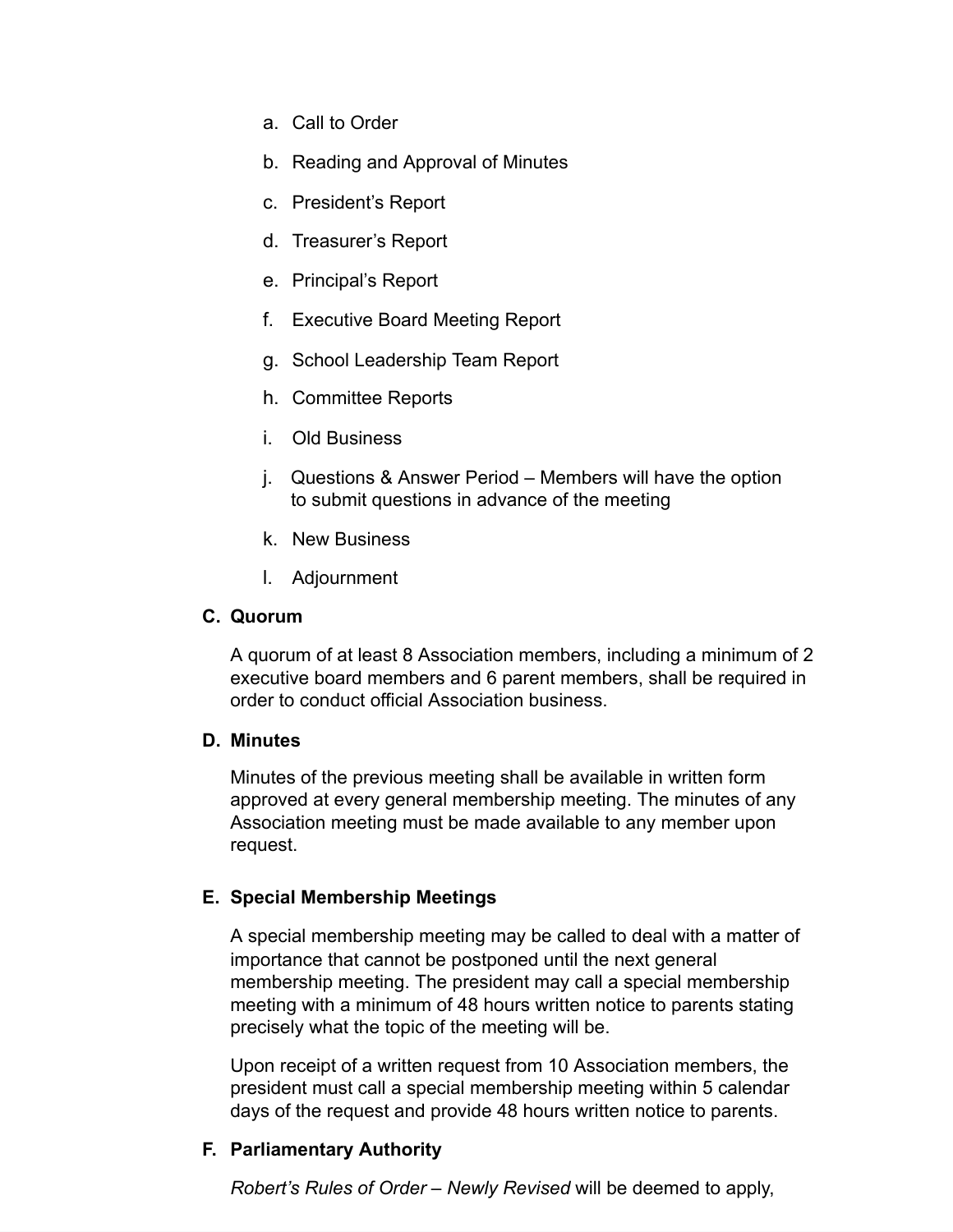provided that it is consistent with laws, policies, rules, and regulations.

# **Article VII – Committees**

# **A. Standing Committees**

- **1. Family Engagement:** The responsibilities of the family engagement committee shall be—but are not limited to—the following:
	- a. to encourage parent participation through recruitment and outreach
	- b. to plan various activities and events for member participation
	- c. to coordinate outreach efforts with the Parent Coordinator when possible.

**2. Budget:** The responsibilities of the budget committee shall be—but are not limited to—the following:

- a. to review the prior year's budget and make recommendations to the executive board
- b. to draft a proposed budget each spring for approval by the general membership at the May general membership meeting
- c. to prepare and present a written review of the prior year's budget at the May general membership meeting.

**3. Audit:** the responsibilities of the audit committee shall be—but are not limited to—the following:

- a. to conduct an internal audit of all financial affairs of the Association when needed or as determined by these bylaws
- b. to review all financial records as needed
- c. to prepare written reports of its findings and present such findings at the next general membership meeting. Audit reports shall be recorded in the meeting minutes.

**4. Fundraising:** the responsibilities of the fundraising committee shall be—but are not limited to—the following:

> a. to coordinate fundraising events and activities to generate Association funds.

**5. Communications:** the responsibilities of the communications committee shall be—but are not limited to—the following: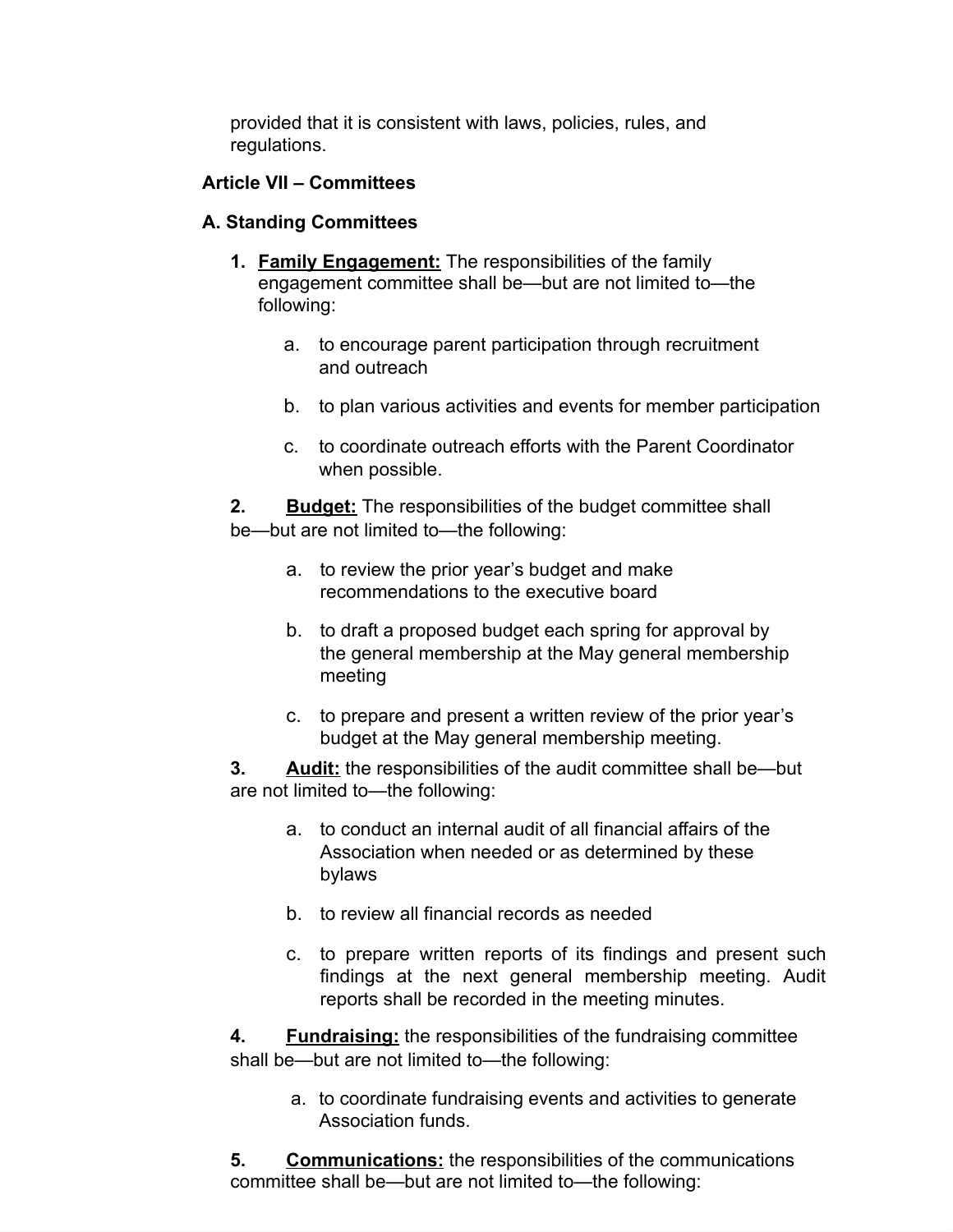- a. to maintain a current list of the Association's membership
- b. to prepare a newsletter for all members which contains at a minimum: a message from the Association's President, a list of executive board members, all association meeting dates, and any other material deemed appropriate by the association
- c. to provide information to the parent body via the newsletter and the Association's website.

**6. Enrichment:** the objective of the enrichment committee is to enhance the enrichment programs offered to the School's students. The responsibilities of the enrichment committee shall be—but are not limited to—the following:

- a. to assess existing enrichment opportunities for students, identify gaps, and focus on greatest needs
- b. to break into smaller working groups which are organized around specific programs (e.g., chess, physical education, language, music, etc.) The working groups shall research the needs of their program and develop a coherent strategy for meeting their respective goals.

**7. Grants:** the objective of the grants committee is to pursue grant funding for programs offered to the School's students and resources for the School. The responsibilities of the grants committee shall be—but are not limited to—the following:

- a. to research grants and organizations that meet the needs and goals identified by the Association and other committees
- b. to prepare and submit applications for grants and other types of external funding
- c. to monitor, advise and report on compliance with grant requirements to the Association.

**8. Ad Hoc:** An ad hoc committee may be formed by the recommendation of the executive board to accomplish a specific task or address a specific issue. An ad hoc committee will cease to function once the task or issue has been addressed. The creation and dissolution of the committee must be recorded in the minutes of the Association.

# **Article VIII – Financial Affairs**

#### **A. Fiscal Year**

The fiscal year of the Association shall run from July 1 through June 30.

**B. Signatories**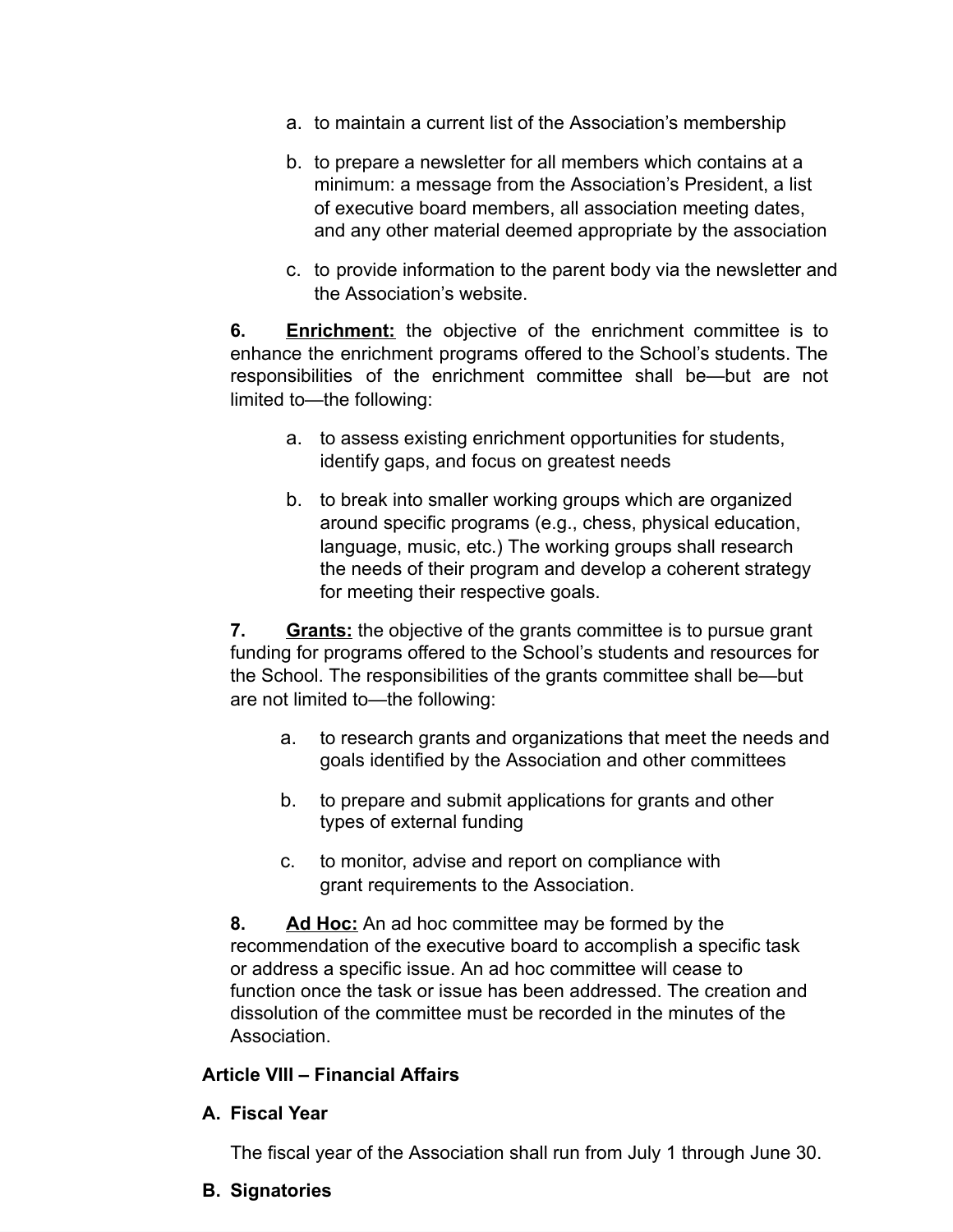The President, Treasurer, and the Recording Secretary—and, if deemed necessary by the Executive Board, the Vice President at Large—shall be authorized to sign checks. All checks require at least 2 signatures. It is recommended that checks be signed by individuals holding different offices. The 2 signatories of a check may not be related by blood or marriage (i.e., spouses, siblings, in-laws, relatives or members of the same household). An Association member may not sign a check if she/he has any direct or indirect interest in the expenditure.

# **C. Budget**

# **1. Budget Process**

The executive board shall be responsible for the development and/or review of the budget process, which includes:

- a. The outgoing executive board must review the current budget, annual financial status, accounting, expenditures and outstanding bills, and prepare a proposed budget for the next school year.
- b. The proposed budget must be presented to and approved by the membership by no later than the June meeting.
- c. The incoming executive board must review the proposed budget and present it for discussion during the September meeting. Budget amendments may be proposed at this time.
- d. The executive board must present the budget process for membership approval by no later than the October meeting.

# **2. Budget Amendment**

Proposed budget amendments should be presented to the Vice-President of Budget and the Executive Board to assess feasibility. Feasible proposals will be presented to the general membership for a vote.

# **3. Expenditures**

All expenditures not included in the budget at the time of its adoption must be approved by vote of the general membership.

# **4. Emergency Expenditures**

The executive board is authorized to make an emergency expenditure not to exceed \$200. To authorize such an emergency expenditure, a motion must be made at an executive board meeting and must pass with two-thirds approval of the executive board members present. Emergency expenditures are appropriate for the following purposes: fundraising planning, incidentals for events, hospitality for general membership meetings and when the executive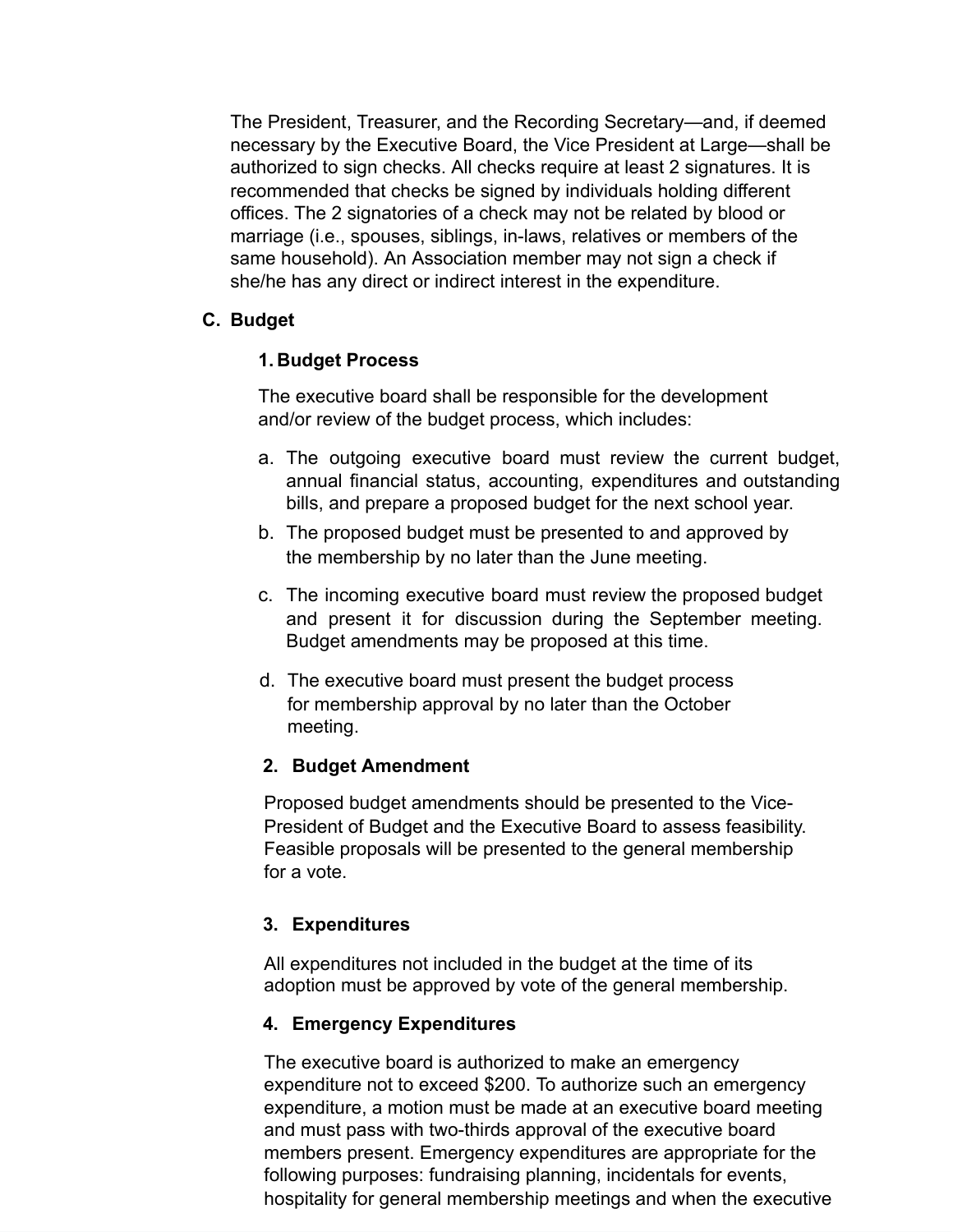board deems a matter of sufficient urgency. These expenditures shall be reported by the treasurer in writing to the general membership at the next Association meeting and the members must have an opportunity to vote on whether the emergency expenditure was an appropriate use of funds. The minutes of the meeting must reflect a vote taken by the Association to accept this action.

### **D. Fundraising**

# **1. Fundraising Committee**

When the fundraising committee identifies a need of the Association that requires funding, a fundraiser may be organized. Fundraisers must be tied to the goals of the organization (e.g., parent education, workshops, and school initiatives.) Proceeds from fundraisers must be used to supplement or complement the educational, social and cultural programs of the school.

# **2. Fundraising Compliance**

- a. The counting and handling of any cash, checks, or money orders received by the Association must be completed by at least 2 members of the Association. These Association members cannot be related by blood or marriage. Funds must be counted in the school on the same day of receipt. The Association's financial records must display the total amount of funds and the signatures of the Association members who participated in counting the funds.
- b. The principal's written consent is required when a fundraising activity is held during school hours or on school property.
- c. All funds should be deposited into the bank account by two authorized executive board members within 1 business day of receipt, but in any event, no longer than 3 business days. If the deposit will not be made within 1 business day, the executive board must ensure that all funds are secured in a locked location on school premises. The executive board must obtain written acknowledgement from the principal when Association funds are secured in the school. Under no circumstances may fundraiser proceeds be stored in a member's place of work or residence. Association funds must be taken to the bank for deposit by at least 2 authorized members.
- d. Documentation related to every transaction must be maintained at the school (e.g., cancelled checks, deposit receipts, purchase orders, Association minutes related to the financial transactions, etc.)

# **E. Audit**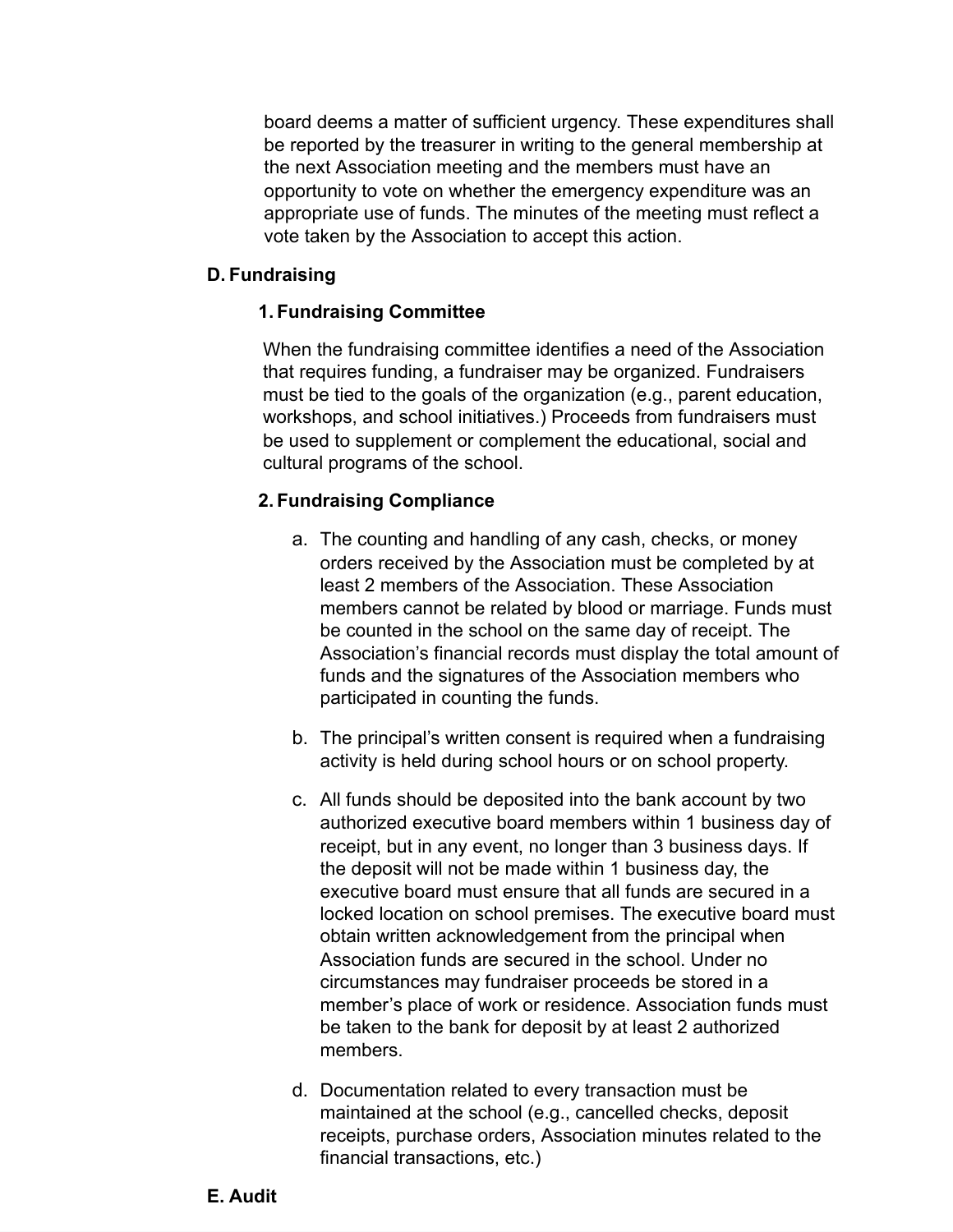# **1. Audit Committee**

The president shall request volunteers to form an audit committee of 3 to 5 persons from the general membership. Executive board members who are not eligible signatories on Association checks may serve on the audit committee. General members shall comprise the majority of the committee.

### **2. Duties**

- a. The audit committee shall conduct an audit of all financial affairs of the Association with the help of the treasurer who shall make all books and records available to them.
- b. The audit committee may examine all relevant financial statements and records of disbursements, verify all Association equipment and ensure compliance with bylaw provisions for the transaction of funds.
- c. The audit committee shall prepare a written audit report to be presented to the membership at a general membership meeting, upon completion of their review and investigation. This report shall be included for review and discussion during the June transfer of records.

# **F. Financial Accounting**

# **1. Financial Report**

The treasurer shall prepare the Interim PA Financial Report by January 31st and the Annual PA Financial Report by the June meeting, including all income, expenditures, and other transactions. These reports shall be presented and reviewed by general membership. Copies of these reports shall be provided to the principal.

# **2. Record Keeping**

The treasurer shall be responsible for all funds of the Association and shall keep accurate records in a form consistent with these bylaws and applicable Regulations of the Chancellor. In accordance with Chancellor's Regulation A-610, parents must obtain written approval from the principal before collecting fundraiser proceeds from students. The treasurer and at least one other officer shall transport all funds to the bank. Deposit slips shall identify the source of all deposited funds. All parties involved in financial transactions shall initial the deposit slips. All financial records of the Association including checkbooks, ledgers, cancelled checks, invoices, receipts etc., shall be maintained and secured on school premises.

# **Article IX - Amendments and Regular Review of Bylaws**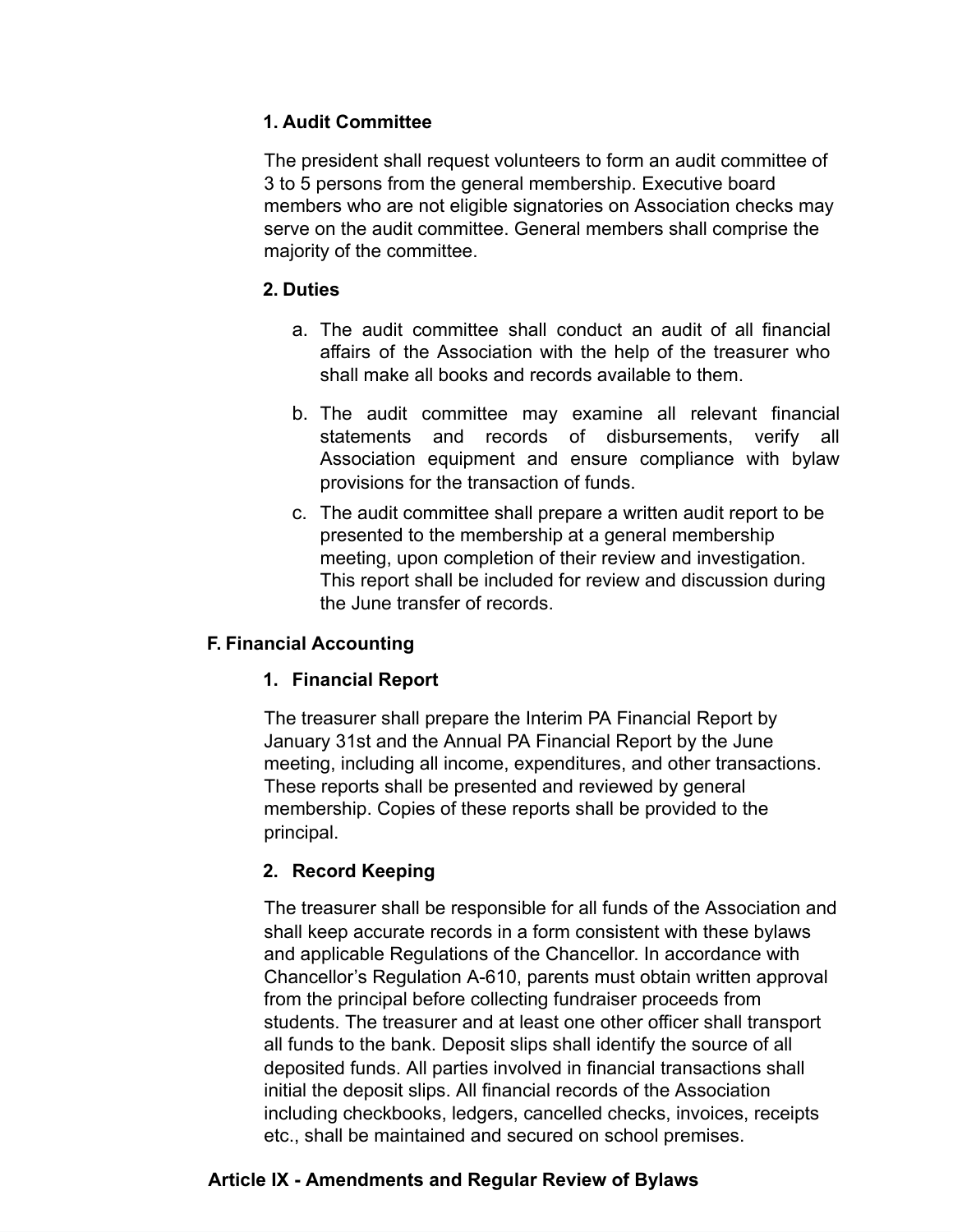These bylaws may be amended at any regular meeting of the Association by a two-thirds vote of the members present, provided the amendment was presented in writing to the membership at the previous meeting and appears in the notice of the meeting at which it is to be amended. Amendments are effective immediately unless otherwise specified. A thorough review of these bylaws shall be conducted every 3 years. All provisions of these bylaws must conform to CR A-660 and Department of Education guidelines.

Any member may present a motion at a general membership meeting to amend a provision of the bylaws that is not in compliance with CR A-660. Amendments that bring the bylaws into compliance must be voted on immediately after the motion is presented. A two-thirds vote of the members present is required for approval.

### **Article X – Conflicts of Interest, Contracts and Services of Officers and Members**

See the Conflict of Interest Policy attached as Exhibit A to these bylaws. To the extent the provisions in the attached exhibit conflict with the restrictions outlined in CR A-660, the latter shall control.

# **Exhibit A - Conflict of Interest Policy**

# Article I - Purpose

The purpose of the conflict of interest policy is to protect TAG PTA's interest when it is contemplating entering into a transaction or arrangement that might benefit the private interest of an officer or director of the TAG PTA or might result in a possible excess benefit transaction. This policy is intended to supplement but not replace any applicable state and federal laws governing conflict of interest applicable to nonprofit and charitable organizations.

#### Article II - Definitions

#### Section 1 Interested Person

Any director, principal officer, or member of a committee with governing board delegated powers, who has a direct or indirect financial interest, as defined below, is an interested person.

Section 2 Financial Interest

A person has a financial interest if the person has, directly or indirectly, through business, investment, or family: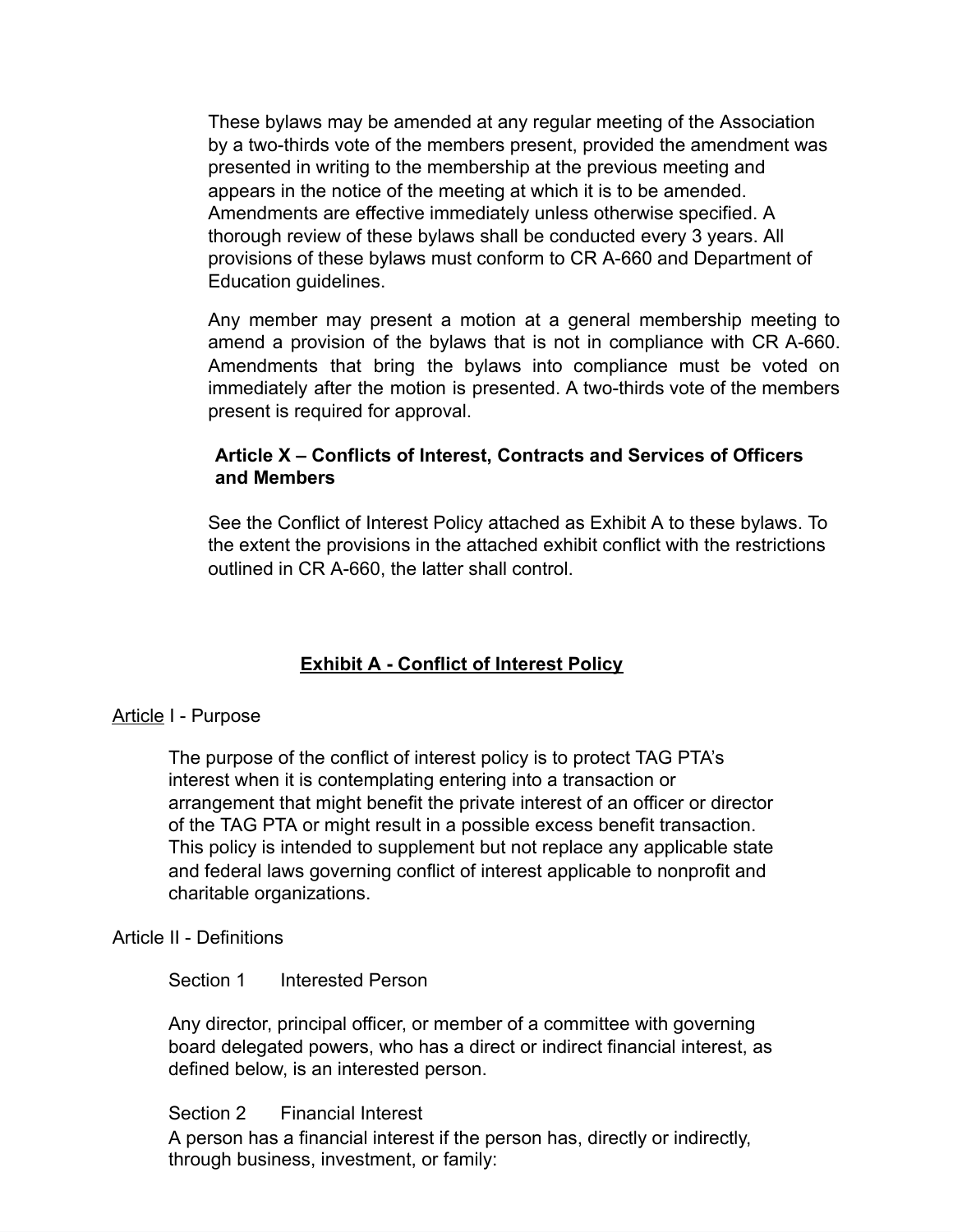2.1 An ownership or investment interest in any entity with which the TAG PTA has a transaction or arrangement,

2.2 A compensation arrangement with the TAG PTA or with any entity or individual with which the TAG PTA has a transaction or arrangement, or

2.3 A potential ownership or investment interest in, or compensation arrangement with, any entity or individual with which the TAG PTA is negotiating a transaction or arrangement.

Compensation includes direct and indirect remuneration as well as gifts or favors that are not insubstantial.

A financial interest is not necessarily a conflict of interest. Under Article III, Section 2, a person who has a financial interest may have a conflict of interest only if the appropriate governing board or committee decides that a conflict of interest exists.

Article III - Procedures

Section 1 Duty to Disclose

In connection with any actual or possible conflict of interest, an interested person must disclose the existence of the financial interest and be given the opportunity to disclose all material facts to the directors and members of committees with governing board delegated powers considering the proposed transaction or arrangement.

Section 2 Determining Whether a Conflict of Interest Exists

After disclosure of the financial interest and all material facts, and after any discussion with the interested person, he/she shall leave the governing board or committee meeting while the determination of a conflict of interest is discussed and voted upon. The remaining board or committee members shall decide if a conflict of interest exists.

Section 3 Procedures for Addressing the Conflict of Interest

3.1 An interested person may make a presentation at the governing board or committee meeting, but after the presentation, he/she shall leave the meeting during the discussion of, and the vote on, the transaction or arrangement involving the possible conflict of interest.

3.2 The chairperson of the governing board or committee shall, if appropriate, appoint a disinterested person or committee to investigate alternatives to the proposed transaction or arrangement.

3.3 After exercising due diligence, the governing board or committee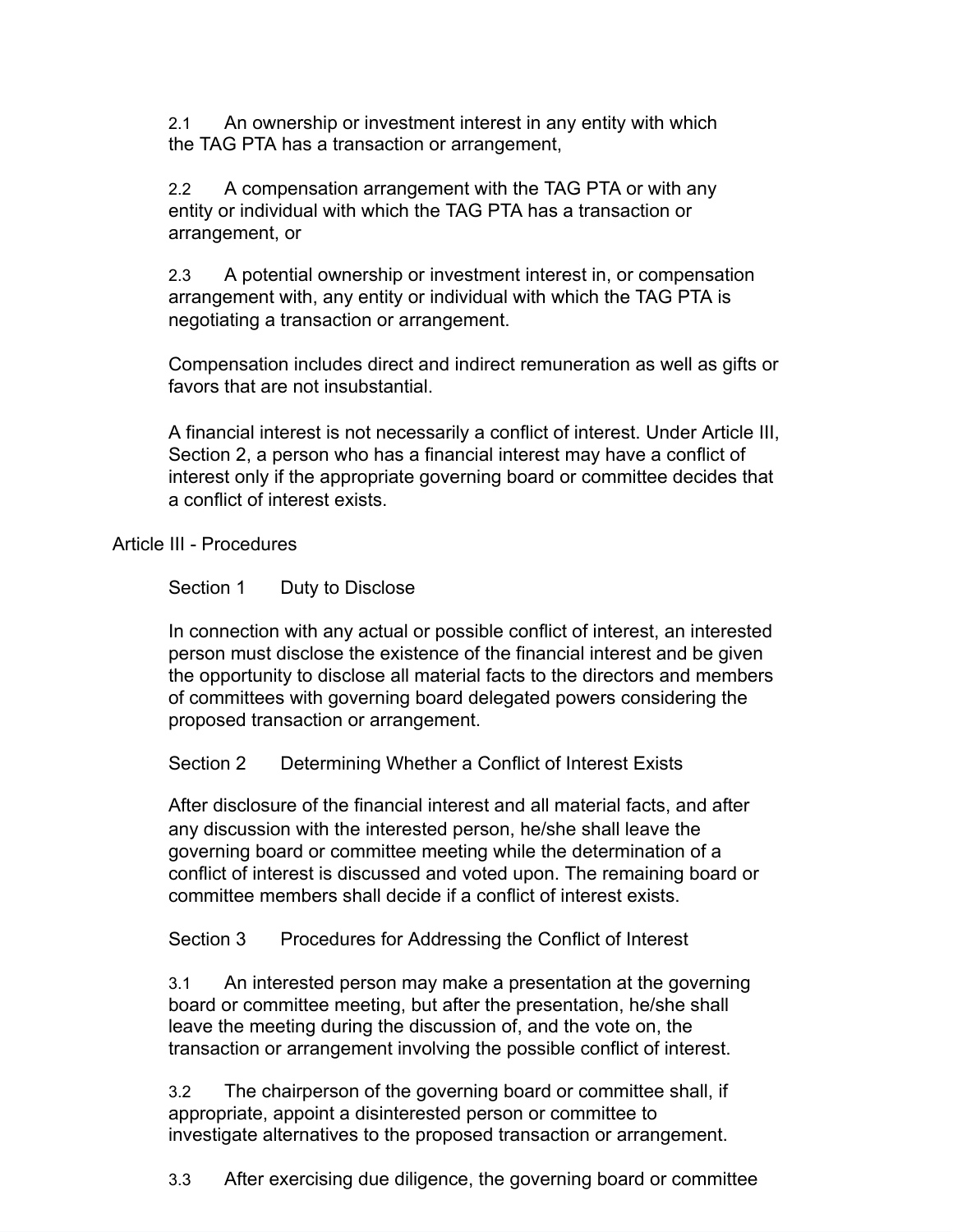shall determine whether the TAG PTA can obtain with reasonable efforts a more advantageous transaction or arrangement from a person or entity that would not give rise to a conflict of interest.

3.4 If a more advantageous transaction or arrangement is not reasonably possible under circumstances not producing a conflict of interest, the governing board or committee shall determine by a majority vote of the disinterested directors whether the transaction or arrangement is in the TAG PTA's best interest, for its own benefit, and whether it is fair and reasonable. In conformity with the above determination it shall make its decision as to whether to enter into the transaction or arrangement.

Section 4 Violation of the Conflicts of Interest Policy

4.1 If the governing board or committee has reasonable cause to believe a member has failed to disclose actual or possible conflicts of interest, it shall inform the member of the basis for such belief and afford the member an opportunity to explain the alleged failure to disclose.

4.2 If, after hearing the member's response and after making further investigation as warranted by the circumstances, the governing board or committee determines the member has failed to disclose an actual or possible conflict of interest, it shall take appropriate disciplinary and corrective action.

#### Article IV - Records of Proceedings

The minutes of the governing board and all committees with board delegated powers shall contain:

1.1 The names of the persons who disclosed or otherwise were found to have a financial interest in connection with an actual or possible conflict of interest, the nature of the financial interest, any action taken to determine whether a conflict of interest was present, and the governing board's or committee's decision as to whether a conflict of interest in fact existed.

1.2 The names of persons who were present for discussions and votes relating to the transaction or arrangement, the content of the discussion, including any alternatives to the proposed transaction or arrangement, and a record of any votes taken in connection with the proceedings.

#### Article V - Compensation

1.1 A voting member of the governing board who receives compensation, directly or indirectly, from the TAG PTA for services is precluded from voting on matters pertaining to that member's compensation.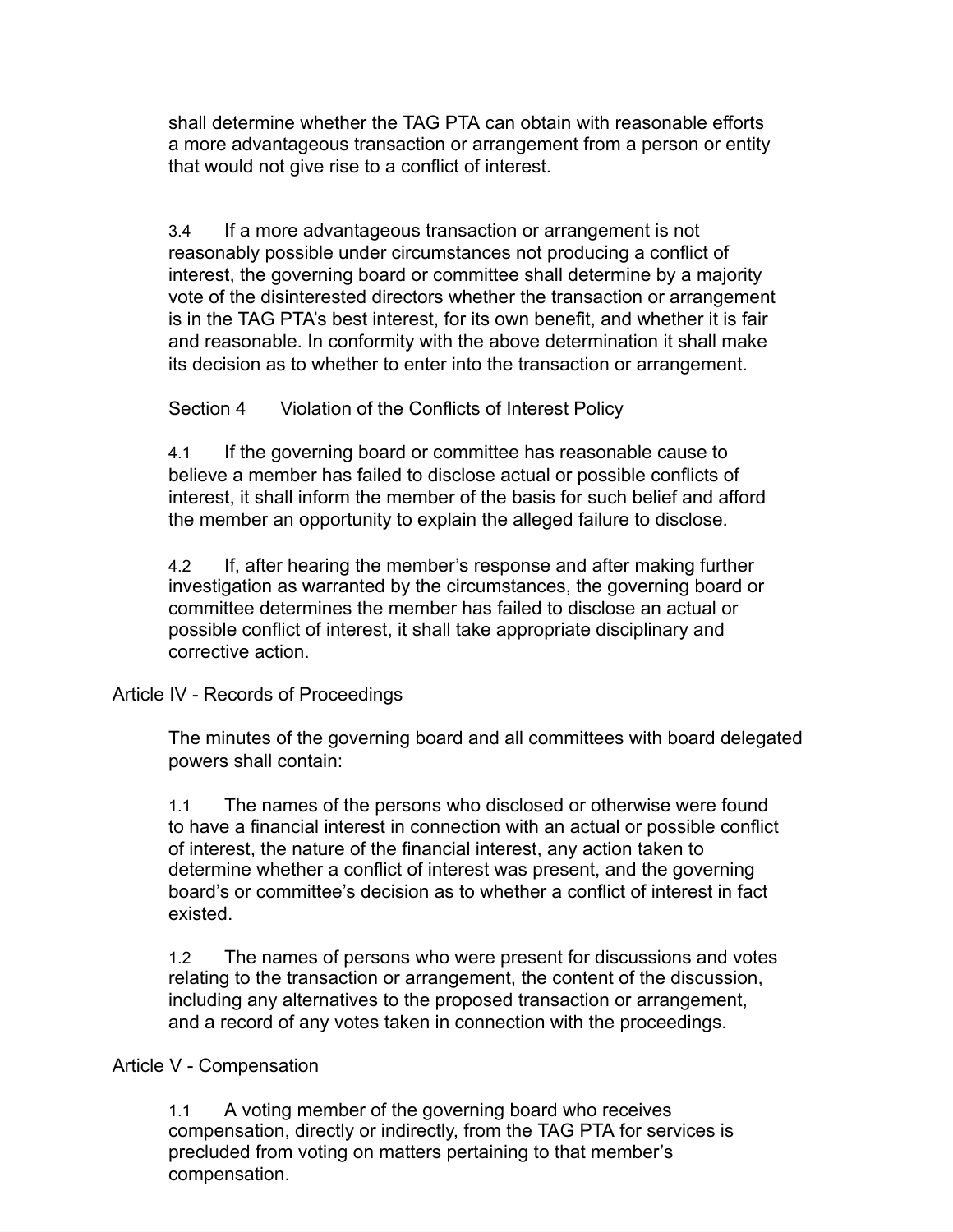1.2 A voting member of any committee whose jurisdiction includes compensation matters and who receives compensation, directly or indirectly, from the TAG PTA for services is precluded from voting on matters pertaining to that member's compensation.

1.3 No voting member of the governing board or any committee whose jurisdiction includes compensation matters and who receives compensation, directly or indirectly,

from the TAG PTA, either individually or collectively, is prohibited from providing information to any committee regarding compensation.

### Article VI - Annual Statements

Each director, principal officer and member of a committee with governing board delegated powers shall annually sign a statement which affirms such person:

- 1.1 Has received a copy of the conflict of interest policy,
- 1.2 Has read and understands the policy,
- 1.3 Has agreed to comply with the policy, and

1.4 Understands the TAG PTA is charitable and in order to maintain its federal tax exemption it must engage primarily in activities which accomplish one or more of its tax-exempt purposes.

#### Article VII - Periodic Reviews

To ensure the TAG PTA operates in a manner consistent with charitable purposes and does not engage in activities that could jeopardize its tax-exempt status, periodic reviews shall be conducted. The periodic reviews shall, at a minimum, include the following subjects:

1.1 Whether compensation arrangements and benefits are reasonable, based on competent survey information and the result of arm's length bargaining.

1.2 Whether partnerships, joint ventures, and arrangements with management organizations conform to the TAG PTA's written policies, are properly recorded, reflect reasonable investment or payments for goods and services, further charitable purposes and do not result in inurnment, impermissible private benefit or in an excess benefit transaction.

# Article VIII - Use of Outside Experts

When conducting the period reviews as provided for in Article VII, the TAG PTA may, but need not, use outside advisors. If outside experts are used, their use shall not relieve the governing board of its responsibility for ensuring periodic reviews are conducted.